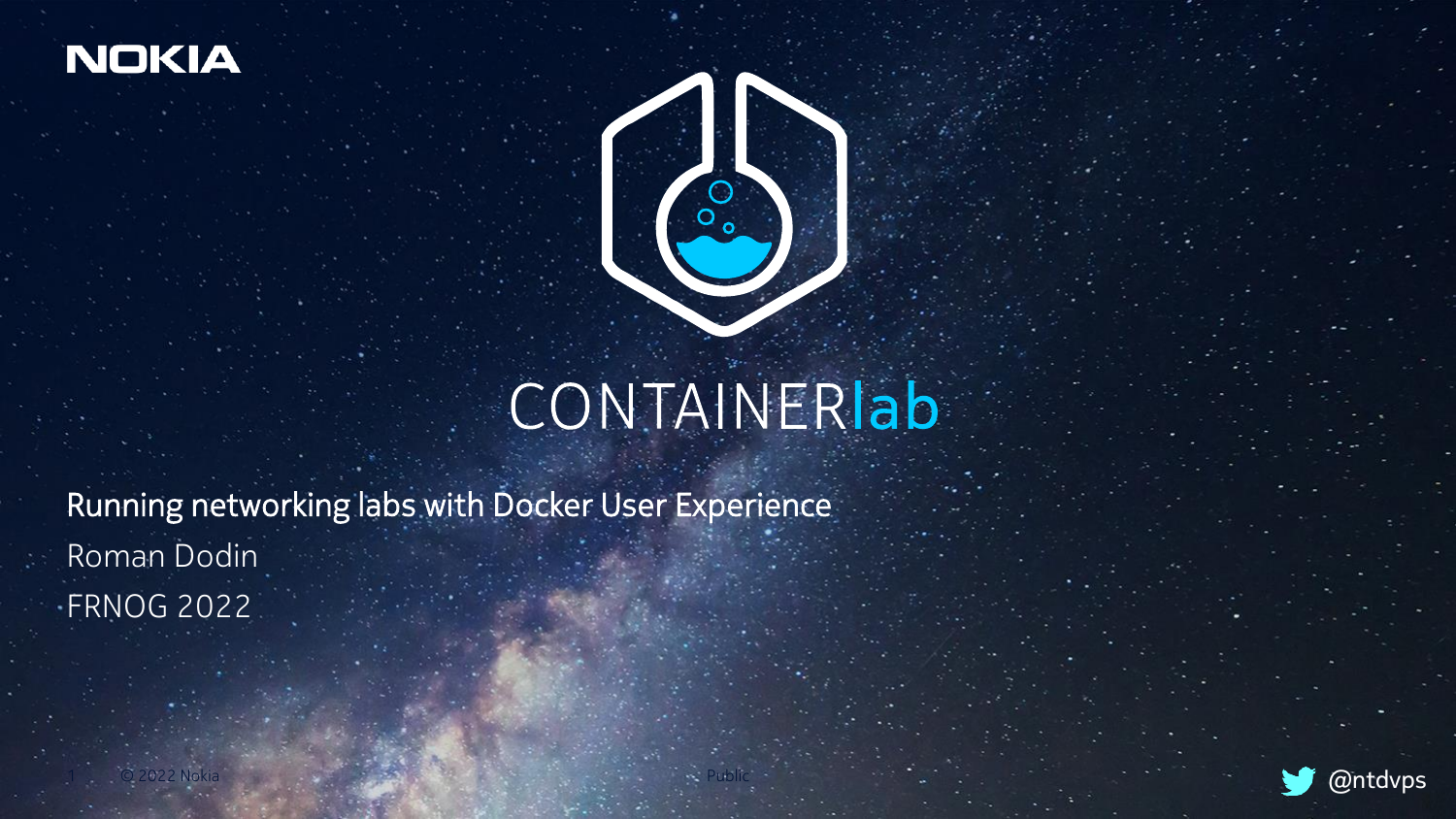#### **WHOIS**

#### Hey, Je m'appelle Roman

- Product manager by day
- Open-source contributor by night: [containerlab,](https://containerlab.srlinux.dev/) [scrapligo,](https://github.com/scrapli/scrapligo) [gnmic](https://gnmic.kmrd.dev/), [commando](https://github.com/hellt/cmdo), [kne](https://github.com/google/kne), ...
- Get in touch: [@ntdvps](https://twitter.com/ntdvps)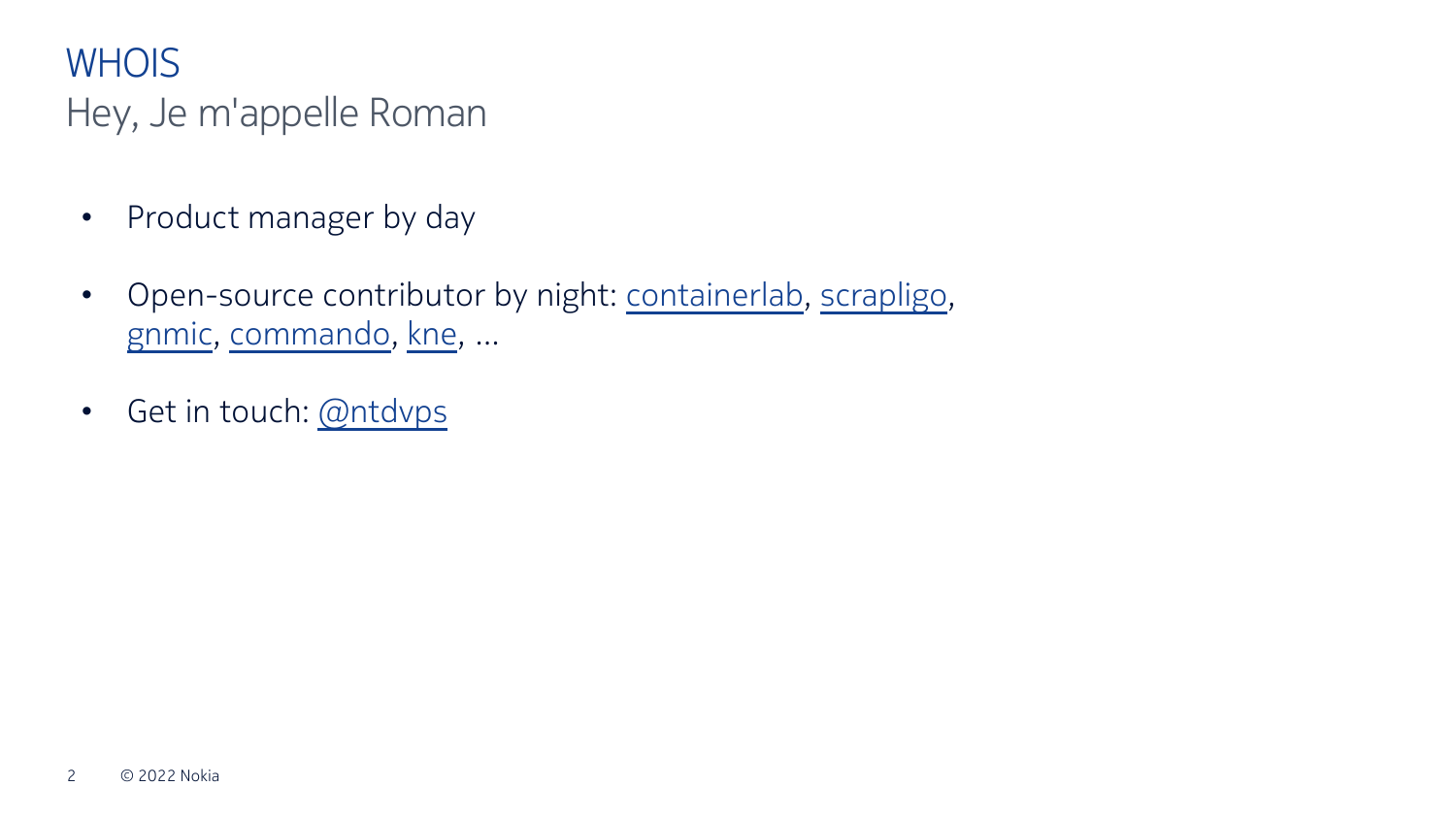#### A basic need of a neteng Network labs

- Test config changes before they down prod
- Prototype solutions
- Learn new protocols, designs, frameworks

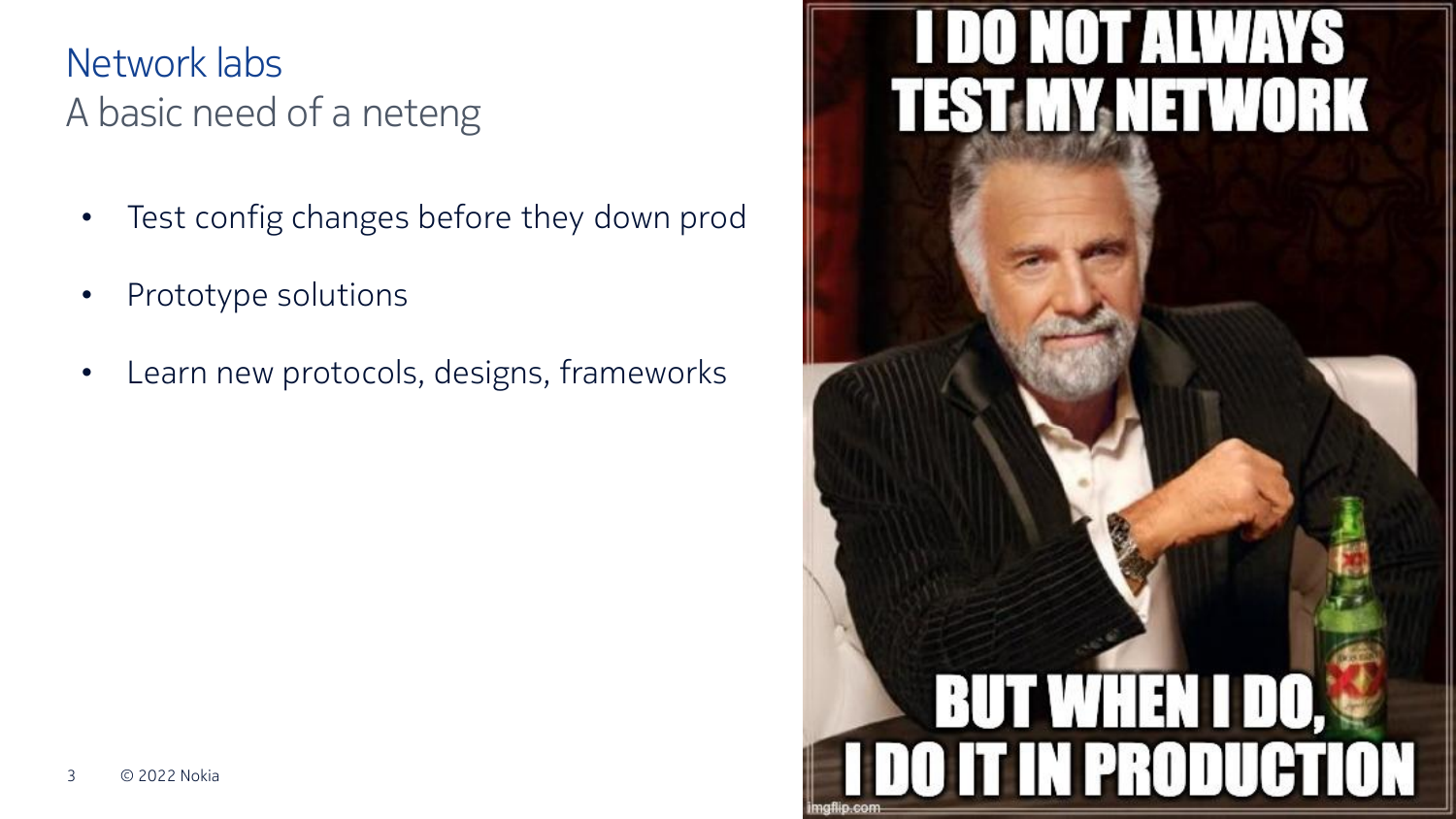#### Can we use it for labs infrastructure? Declarative domination

IT Infrastructure/Workloads Network labs



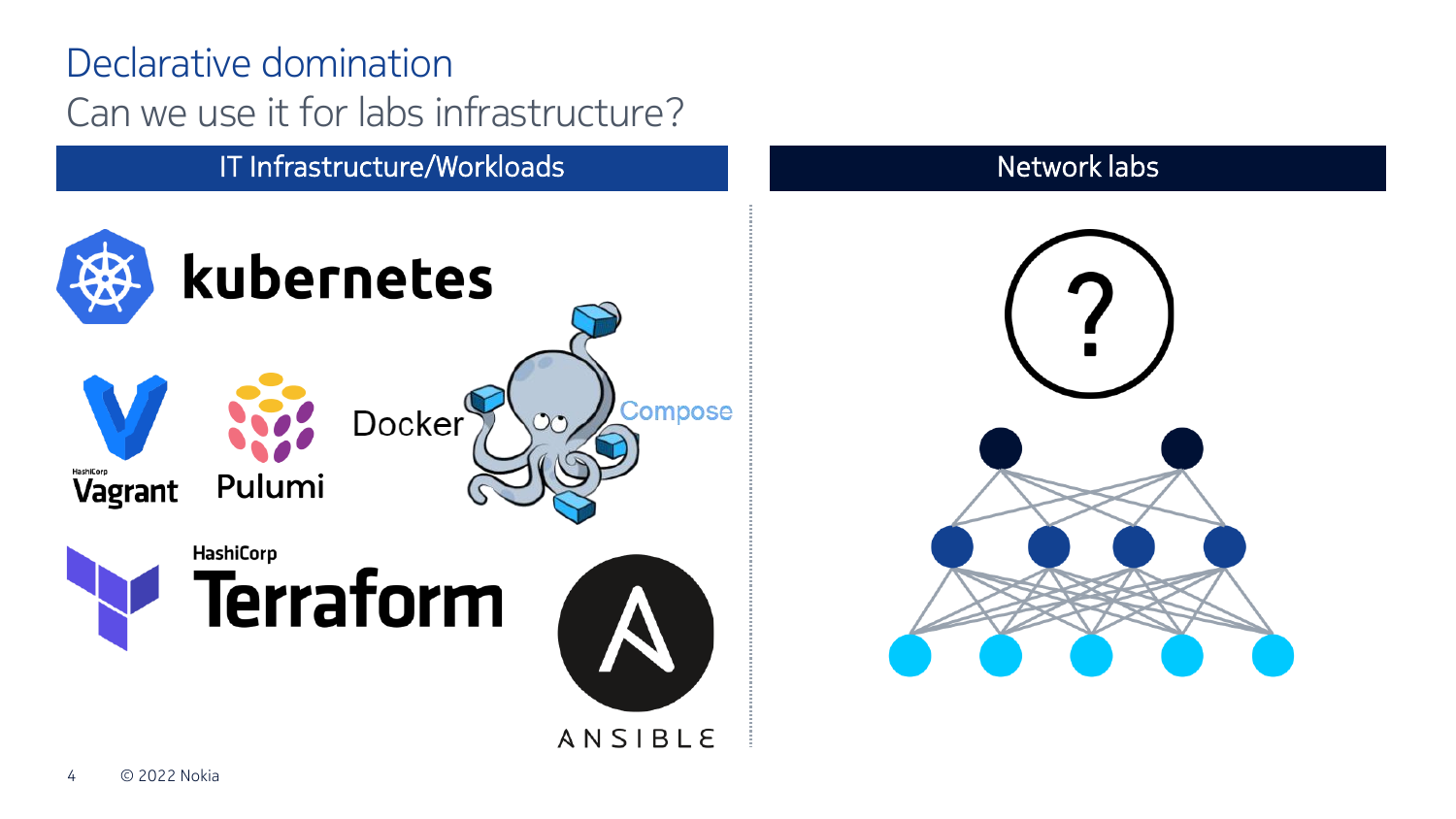#### **Containerlab**

Bringing declarativeness to [networking] labs

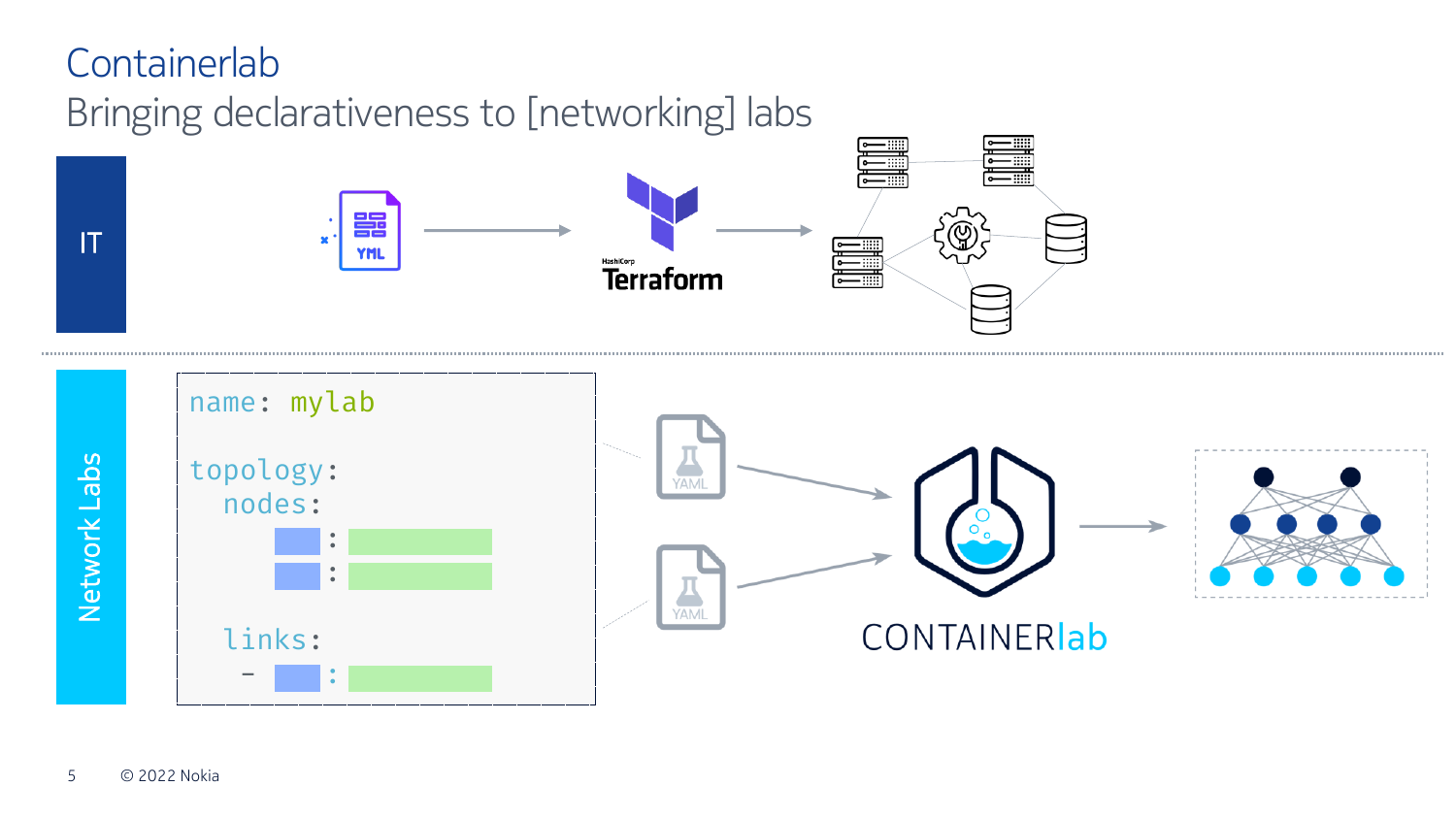### Topology definition file

| topology definition                                                                                                                                                                                                                                                                               | logical view    |
|---------------------------------------------------------------------------------------------------------------------------------------------------------------------------------------------------------------------------------------------------------------------------------------------------|-----------------|
| frnog.clab.yml<br>name: rr                                                                                                                                                                                                                                                                        |                 |
| topology:<br>nodes:<br>srlinux:<br>kind: srl<br>image: ghcr.io/nokia/srlinux<br>ceos:<br>kind: ceos<br>image: ceos:4.25.0F<br>gobgp:<br>kind: linux<br>image: ghcr.io/hellt/network-multitool<br>links:<br>- endpoints: ["srlinux:e1-1", "ceos:eth1"]<br>- endpoints: ["ceos:eth2", "gobgp:eth1"] | ceos<br>srlinux |
|                                                                                                                                                                                                                                                                                                   |                 |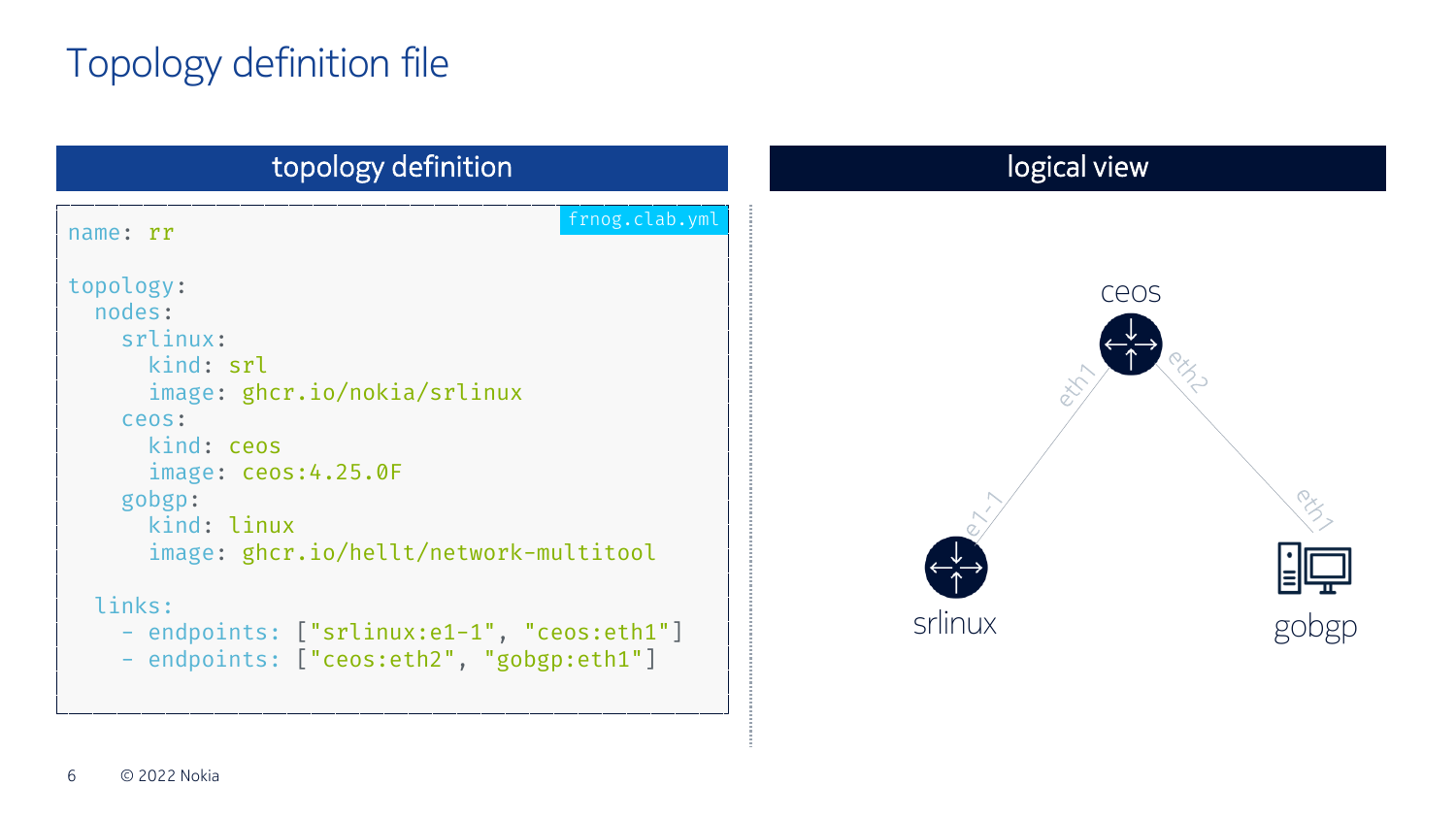#### Deploy **Containerlab**

#### **\$ containerlab deploy -t frnog.clab.yml**

| $\vert$ # $\vert$<br>Name                                          | Container ID              | Image                                                                                                                                                                                            |  | Kind   State   IPv4 Address  IPv6 Address<br>$\sim$ 1.0 |
|--------------------------------------------------------------------|---------------------------|--------------------------------------------------------------------------------------------------------------------------------------------------------------------------------------------------|--|---------------------------------------------------------|
| $\vert$ 1 $\vert$ ceos<br>$\vert 2 \vert$ gobgp<br>$  3  $ srlinux | b58c42293c82 ceos:4.25.0F | 0419fba1976c   ghcr.io/hellt/network-multitool   linux   running   172.20.20.3   2001:172:20:20::3  <br>  244aa33b261c   ghcr.io/nokia/srlinux   srl   running   172.20.20.4   2001:172:20:20::4 |  | ceos   running   172.20.20.2   2001:172:20:20::2        |

| srlinux                                                                                                                                                      | <b>CEOS</b>        | gobgp                      |  |  |
|--------------------------------------------------------------------------------------------------------------------------------------------------------------|--------------------|----------------------------|--|--|
| ssh admin@srlinux                                                                                                                                            | ssh admin@ceos     | docker exec -it gobgp bash |  |  |
| Welcome to the srlinux CLI.<br>Type 'help' (and press <enter>)<br/>if you need any help using this.<br/><math>--</math>{ running }--[ ]--<br/>A:srL#</enter> | Password:<br>ceos> | gobgp>                     |  |  |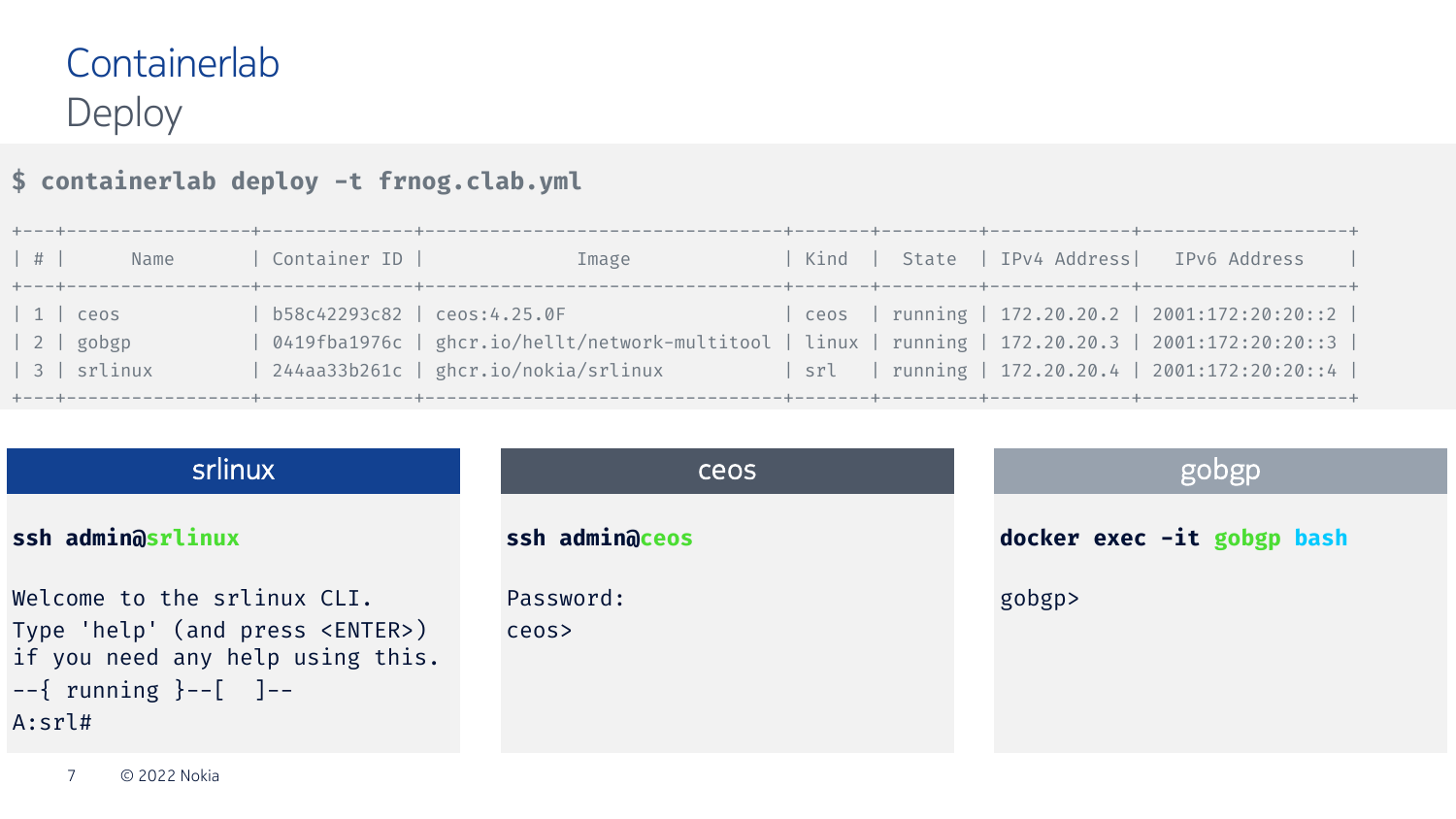# Et alors?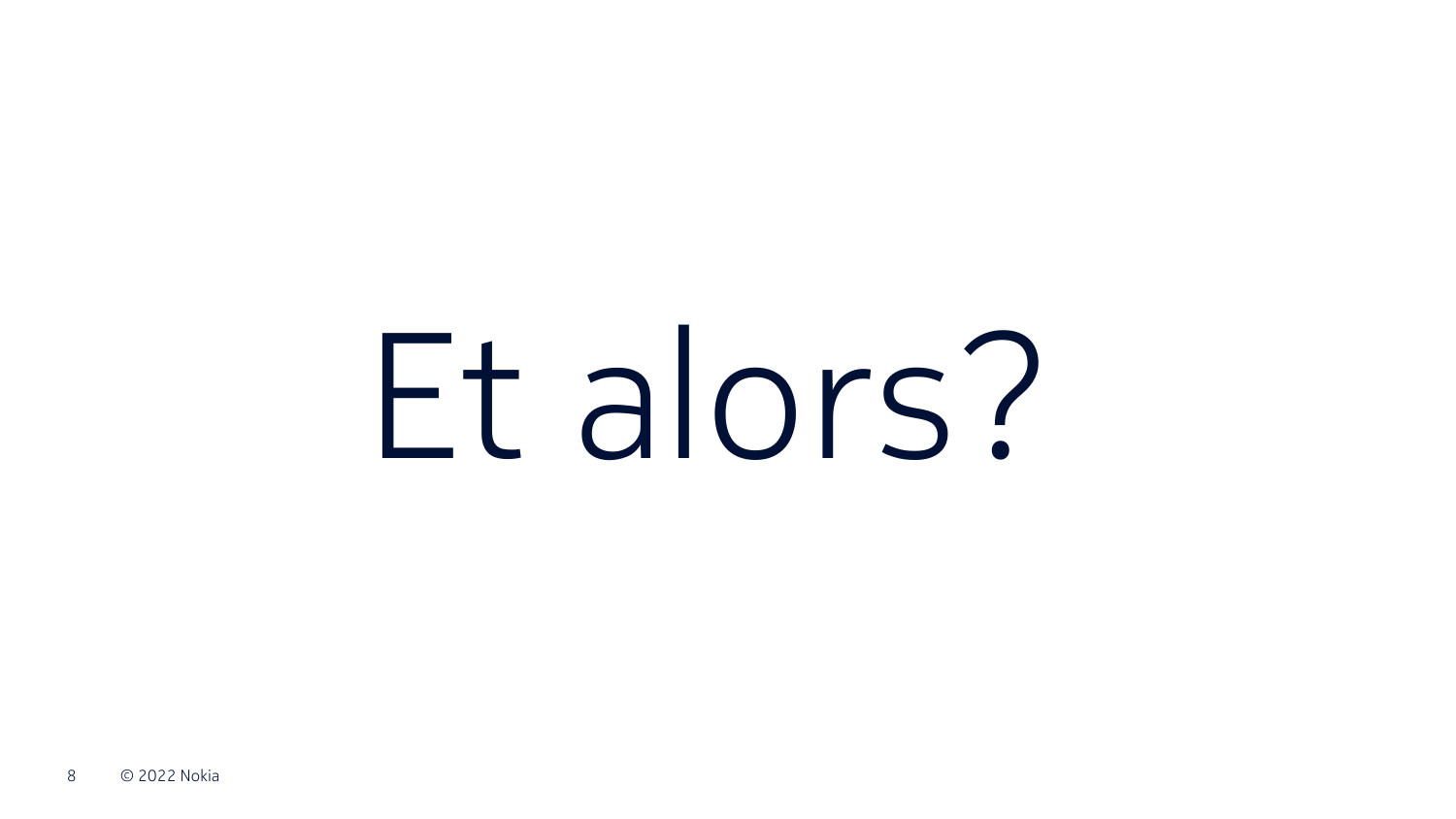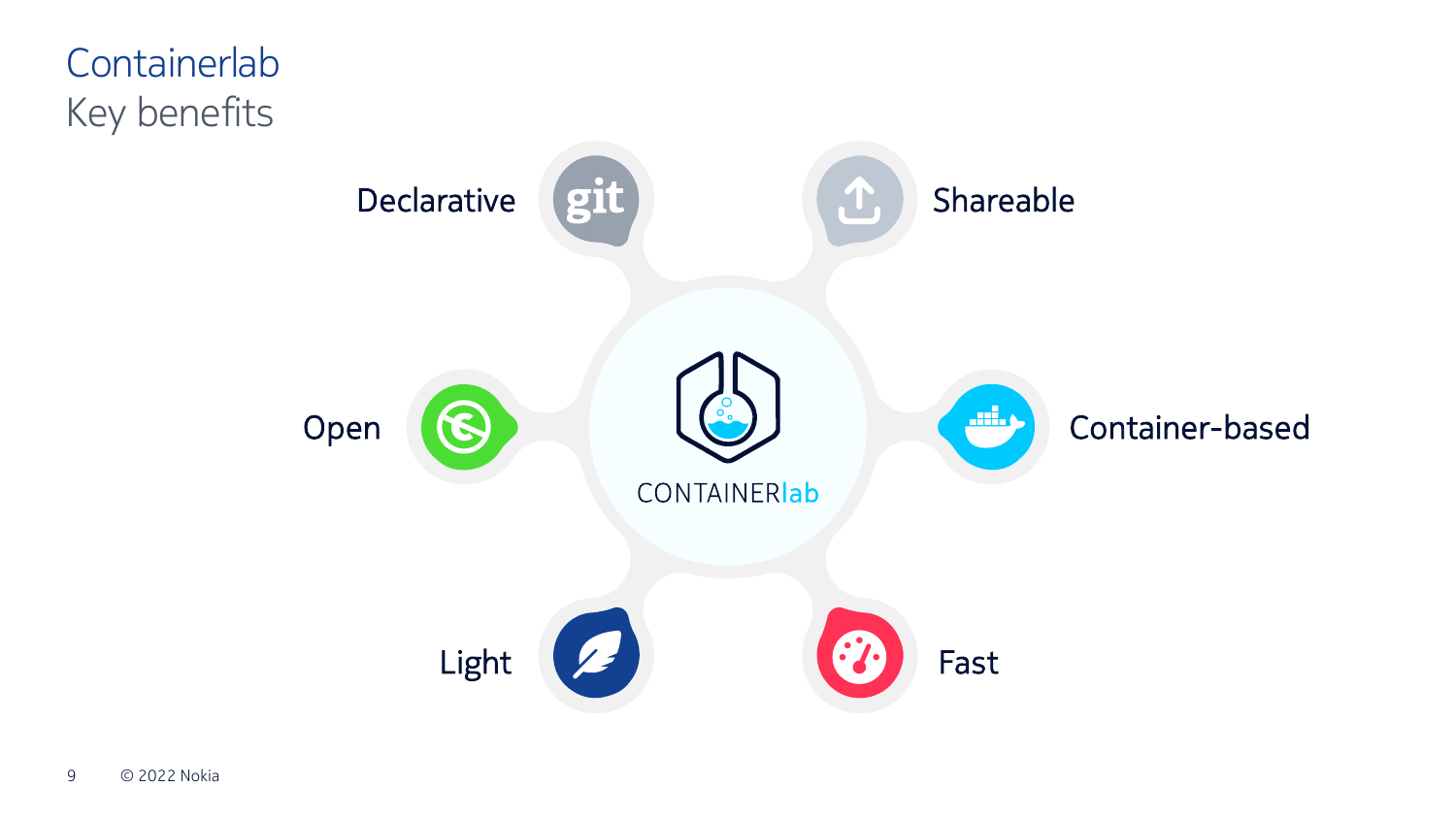#### Multivendor and open Both container- and VM-based Network OSes



Containerized NOS MM